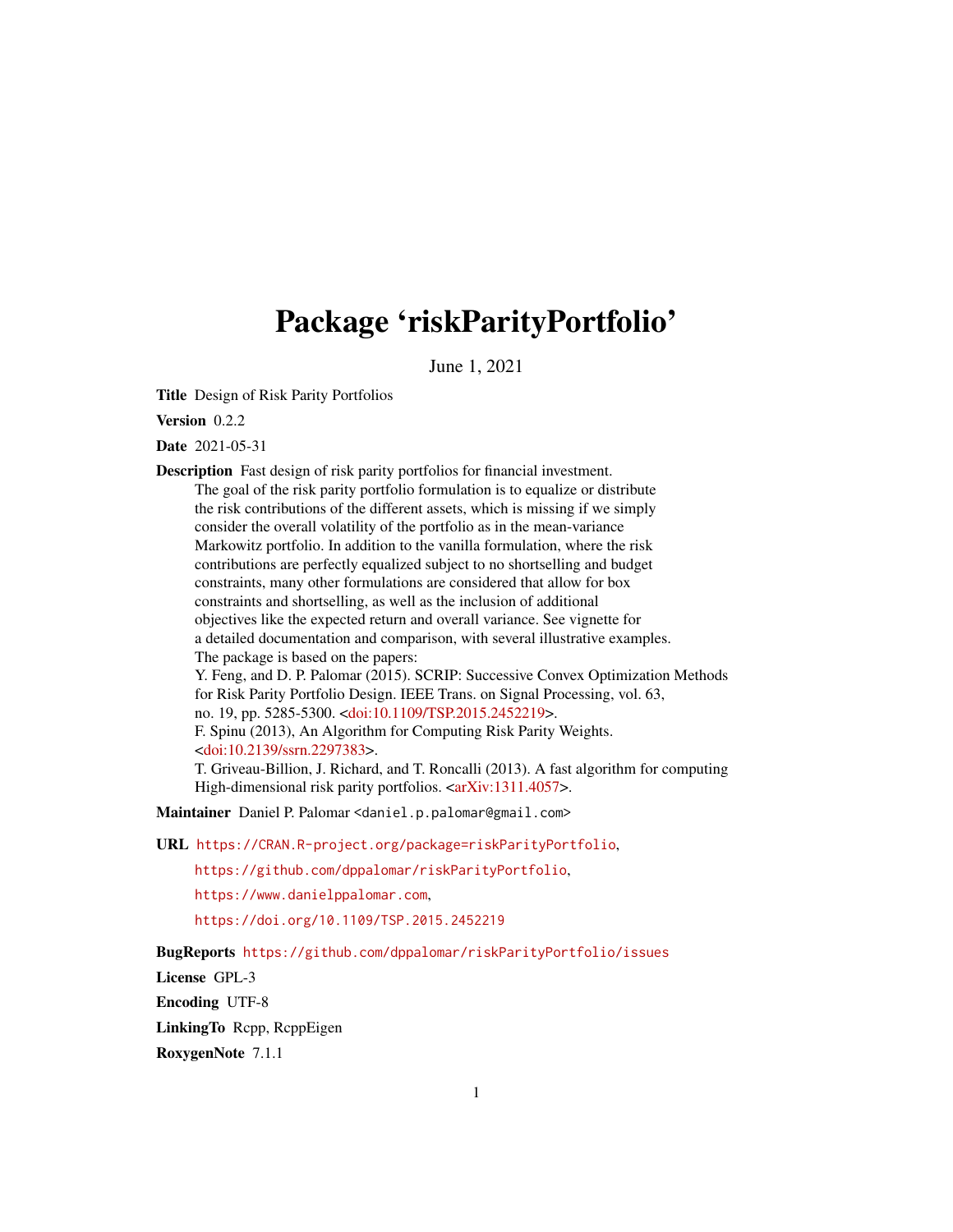<span id="page-1-0"></span>Imports alabama, Matrix, nloptr, quadprog, Rcpp

Suggests knitr, ggplot2, numDeriv, portfolioBacktest, prettydoc, rmarkdown, R.rsp, testthat, viridisLite

VignetteBuilder knitr, rmarkdown, R.rsp

NeedsCompilation yes

Author Ze Vinicius [aut], Daniel P. Palomar [cre, aut]

Repository CRAN

Date/Publication 2021-06-01 05:50:02 UTC

### R topics documented:

| Index |  |  |  |  |  |  |  |  |  |  |  |  |  |  | $\blacksquare$ |  |
|-------|--|--|--|--|--|--|--|--|--|--|--|--|--|--|----------------|--|
|       |  |  |  |  |  |  |  |  |  |  |  |  |  |  |                |  |
|       |  |  |  |  |  |  |  |  |  |  |  |  |  |  |                |  |

riskParityPortfolio-package

*riskParityPortfolio: Design of Risk Parity Portfolios*

#### Description

Fast design of risk parity portfolios for financial investment. The goal of the risk parity portfolio formulation is to equalize or distribute the risk contributions of the different assets, which is missing if we simply consider the overall volatility of the portfolio as in the mean-variance Markowitz portfolio. In addition to the vanilla formulation, where the risk contributions are perfectly equalized subject to no shortselling and budget constraints, many other formulations are considered that allow for box constraints and shortselling, as well as the inclusion of additional objectives like the expected return and overall variance. See vignette for a detailed documentation and comparison, with several illustrative examples.

#### Functions

[riskParityPortfolio](#page-3-1), [barplotPortfolioRisk](#page-2-1)

#### Help

For a quick help see the README file: [GitHub-README.](https://github.com/dppalomar/riskParityPortfolio/blob/master/README.md) For more details see the vignette: [CRAN-vignette.](https://CRAN.R-project.org/package=riskParityPortfolio/vignettes/RiskParityPortfolio.html)

#### Author(s)

Ze Vinicius and Daniel P. Palomar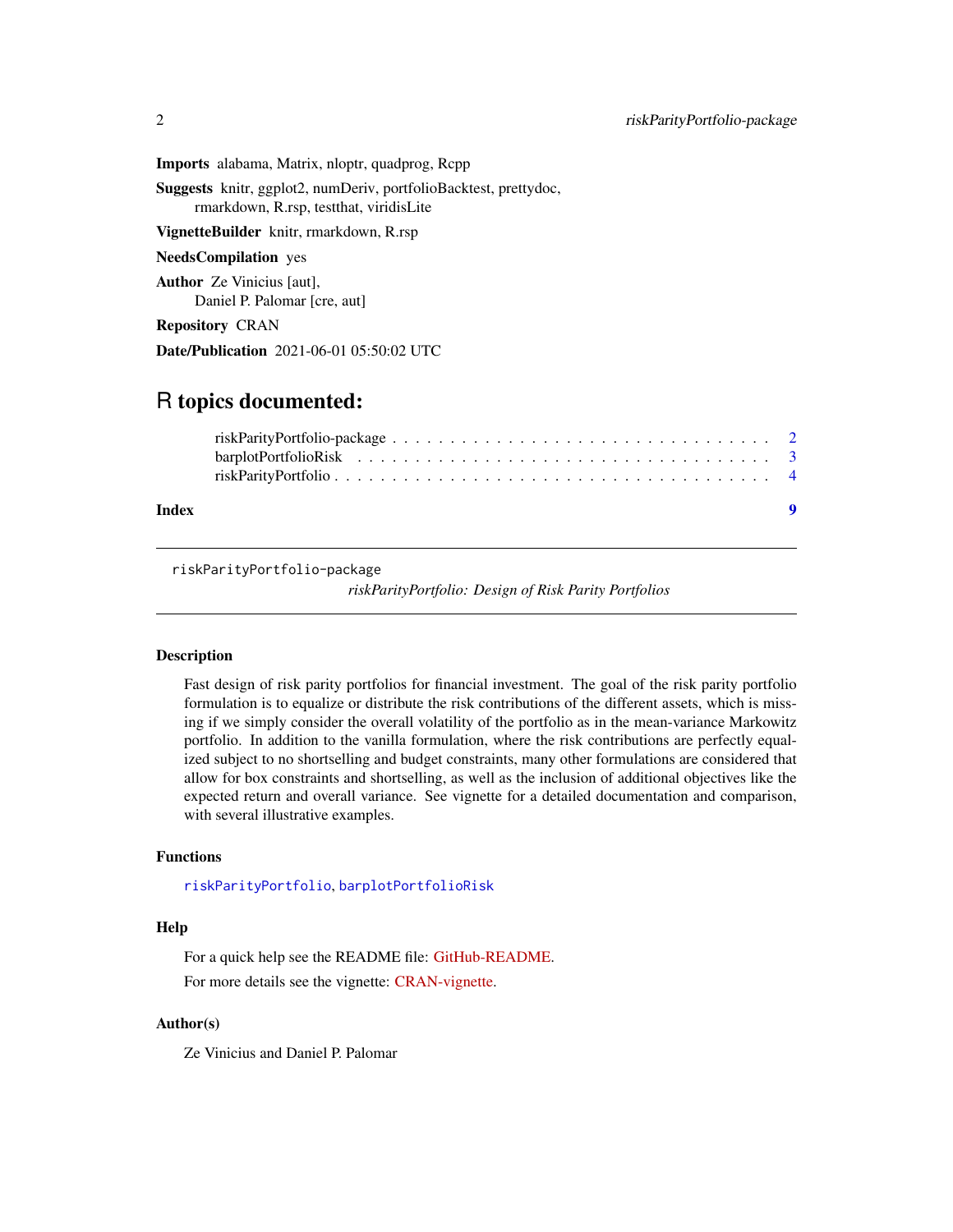#### <span id="page-2-0"></span>barplotPortfolioRisk 3

#### References

Y. Feng, and D. P. Palomar (2015). SCRIP: Successive Convex Optimization Methods for Risk Parity Portfolio Design. *IEEE Trans. on Signal Processing*, vol. 63, no. 19, pp. 5285-5300. <https://doi.org/10.1109/TSP.2015.2452219>

F. Spinu (2013). An Algorithm for Computing Risk Parity Weights. <https://dx.doi.org/10.2139/ssrn.2297383>

T. Griveau-Billion, J. Richard, and T. Roncalli (2013). A fast algorithm for computing Highdimensional risk parity portfolios. <https://arxiv.org/pdf/1311.4057.pdf>

<span id="page-2-1"></span>barplotPortfolioRisk *Create portfolio barplots with the capital allocation and the risk allocation*

#### Description

Creates a barplot on top with the portfolio capital allocation and another at the bottom with the risk contribution allocation whose profile is the target of the risk parity portfolio design with [riskParityPortfolio](#page-3-1). By default the plot is based on the package ggplot2, but the user can also specify a simple base plot.

#### Usage

```
barplotPortfolioRisk(w, Sigma, type = c("ggplot2", "simple"), colors = NULL)
```
#### Arguments

| W      | Vector or matrix containing the portfolio(s) weights. For multiple portfolios,<br>they should be columnwise and named for the legend. |
|--------|---------------------------------------------------------------------------------------------------------------------------------------|
| Sigma  | Covariance matrix of the assets.                                                                                                      |
| type   | Type of plot. Valid options: "ggplot2", "simple". Default is "ggplot2" (the<br>packages ggplot2 and gridExtra must be installed).     |
| colors | Vector of colors for the portfolios (optional).                                                                                       |

#### Author(s)

Daniel P. Palomar and Ze Vinicius

#### Examples

```
library(riskParityPortfolio)
```

```
# generate random covariance matrix
set.seed(42)
N < -10V \le - matrix(rnorm(N^2), nrow = N)
Sigma \leq cov(V)
```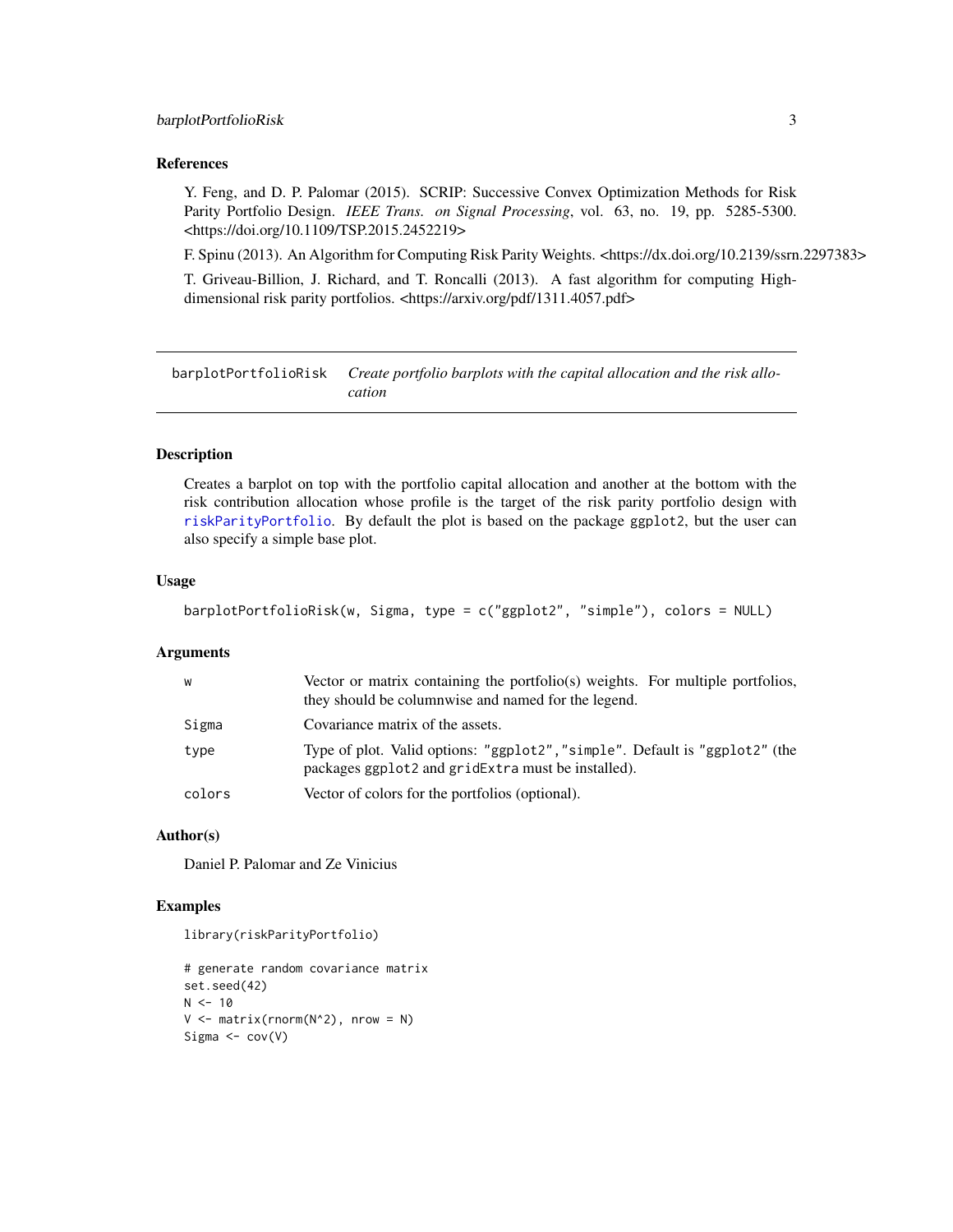```
# generate random portfolio vectors
w_single <- runif(N)
w_single <- w_single/sum(w_single) # normalize
names(w_single) <- LETTERS[1:N]
w_multiple \leq matrix(runif(4*N), ncol = 4)
w_multiple <- sweep(w_multiple, # normalize each column
                    MARGIN = 2,
                    STATS = colSums(w_multiple), FUN = "/")
rownames(w_multiple) <- LETTERS[1:N]
# plot
barplotPortfolioRisk(w_single, Sigma)
barplotPortfolioRisk(w_multiple, Sigma)
barplotPortfolioRisk(w_multiple, Sigma, colors = viridisLite::viridis(4))
barplotPortfolioRisk(w_multiple, Sigma) + ggplot2::scale_fill_viridis_d()
```
<span id="page-3-1"></span>riskParityPortfolio *Design of risk parity portfolios*

#### Description

This function designs risk parity portfolios to equalize/distribute the risk contributions of the different assets, which is missing if we simply consider the overall volatility of the portfolio as in the mean-variance Markowitz portfolio. In addition to the vanilla formulation, where the risk contributions are perfectly equalized subject to no shortselling and budget constraints, many other formulations are considered that allow for box constraints, as well as the inclusion of additional objectives like the expected return and overall variance. In short, this function solves the following problem:

minimize R(w) -lmd\_mu \* t(w) %\*% mu + lmd\_var \* t(w) %\*% Sigma %\*% w

subject to sum(w) =  $1$ , w\_lb <= w <= w\_ub, Cmat %\*% w = cvec, Dmat %\*% w <= dvec,

where R(w) denotes the risk concentration,  $t(w)$  %\*% mu is the expected return,  $t(w)$  %\*% Sigma %\*% w is the overall variance,  $lmd_mu$  and  $lmd_var$  are the trade-off weights for the expected return and the variance terms, respectively, w\_lb and w\_ub are the lower and upper bound vector values for the portfolio vector w, Cmat %\*% w = cvec denotes arbitrary linear equality constrains, and Dmat %\*% w = dvec denotes arbitrary linear inequality constrains.

#### Usage

```
riskParityPortfolio(
  Sigma,
 b = NULL,
 mu = NULL,lmd_mu = 0,
  lmd_var = 0,
 w_l = 0,
 w_ ub = 1,
```
<span id="page-3-0"></span>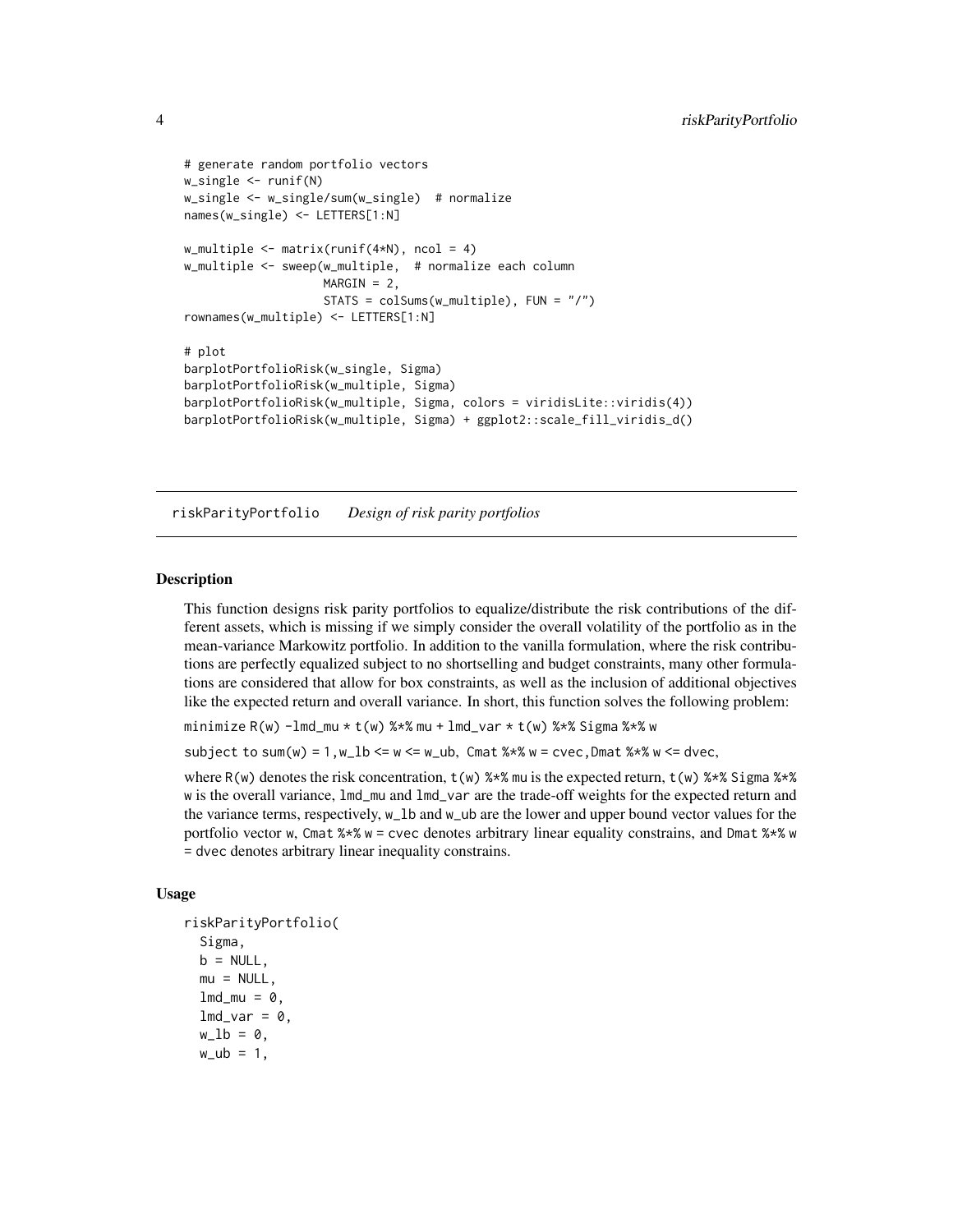```
Cmat = NULL,cvec = NULL,Dmat = NULL,dvec = NULL,method_init = c("cyclical-spinu", "cyclical-roncalli", "newton"),
method = c("sca", "alabama", "slsqp"),
formulation = NULL,
w0 = NULL,theta0 = NULL,gamma = 0.9,
zeta = 1e-07,
tau = NULL,maxiter = 1000,ftol = 1e-08,
wtol = 5e-07,
use_gradient = TRUE,
use_qp_solver = TRUE
```
#### Arguments

)

| Sigma       | Covariance or correlation matrix (this is the only mandatory argument).                                                                                                                                                                                                                                                                                                                                                     |
|-------------|-----------------------------------------------------------------------------------------------------------------------------------------------------------------------------------------------------------------------------------------------------------------------------------------------------------------------------------------------------------------------------------------------------------------------------|
| b           | Budget vector, i.e., the risk budgeting targets. The default is the uniform 1/N<br>vector.                                                                                                                                                                                                                                                                                                                                  |
| mu          | Vector of expected returns (only needed if the expected return term is desired in<br>the objective).                                                                                                                                                                                                                                                                                                                        |
| lmd_mu      | Scalar weight to control the importance of the expected return term.                                                                                                                                                                                                                                                                                                                                                        |
| $lmd_Var$   | Scalar weight to control the importance of the variance term (only currently<br>available for the SCA method).                                                                                                                                                                                                                                                                                                              |
| w_lb        | Lower bound (either a vector or a scalar) on the value of each portfolio weight.                                                                                                                                                                                                                                                                                                                                            |
| w_ub        | Upper bound (either a vector or a scalar) on the value of each portfolio weight.                                                                                                                                                                                                                                                                                                                                            |
| Cmat        | Equality constraints matrix.                                                                                                                                                                                                                                                                                                                                                                                                |
| cvec        | Equality constraints vector.                                                                                                                                                                                                                                                                                                                                                                                                |
| Dmat        | Inequality constraints matrix.                                                                                                                                                                                                                                                                                                                                                                                              |
| dvec        | Inequality constraints vector.                                                                                                                                                                                                                                                                                                                                                                                              |
| method init | Method to compute the vanilla solution. In case of additional constraints or ob-<br>jective terms, this solution is used as the initial point for the subsequent method.<br>The default is "cyclical-spinu". See details below.                                                                                                                                                                                             |
| method      | Method to solve the non-vanilla formulation. The default is "sca". See details<br>below. (DEPRECATED)                                                                                                                                                                                                                                                                                                                       |
| formulation | String indicating the risk concentration formulation to be used. It must be one<br>of: "diag", "rc-double-index", "rc-over-b-double-index", "rc-over-var vs b", "rc-<br>over-var", "rc-over-sd vs b-times-sd", "rc vs b-times-var", "rc vs theta", or "rc-<br>over-b vs theta". The default is "rc-over-b-double-index". If formulation is<br>not provided and no additional terms or constraints are set, such as expected |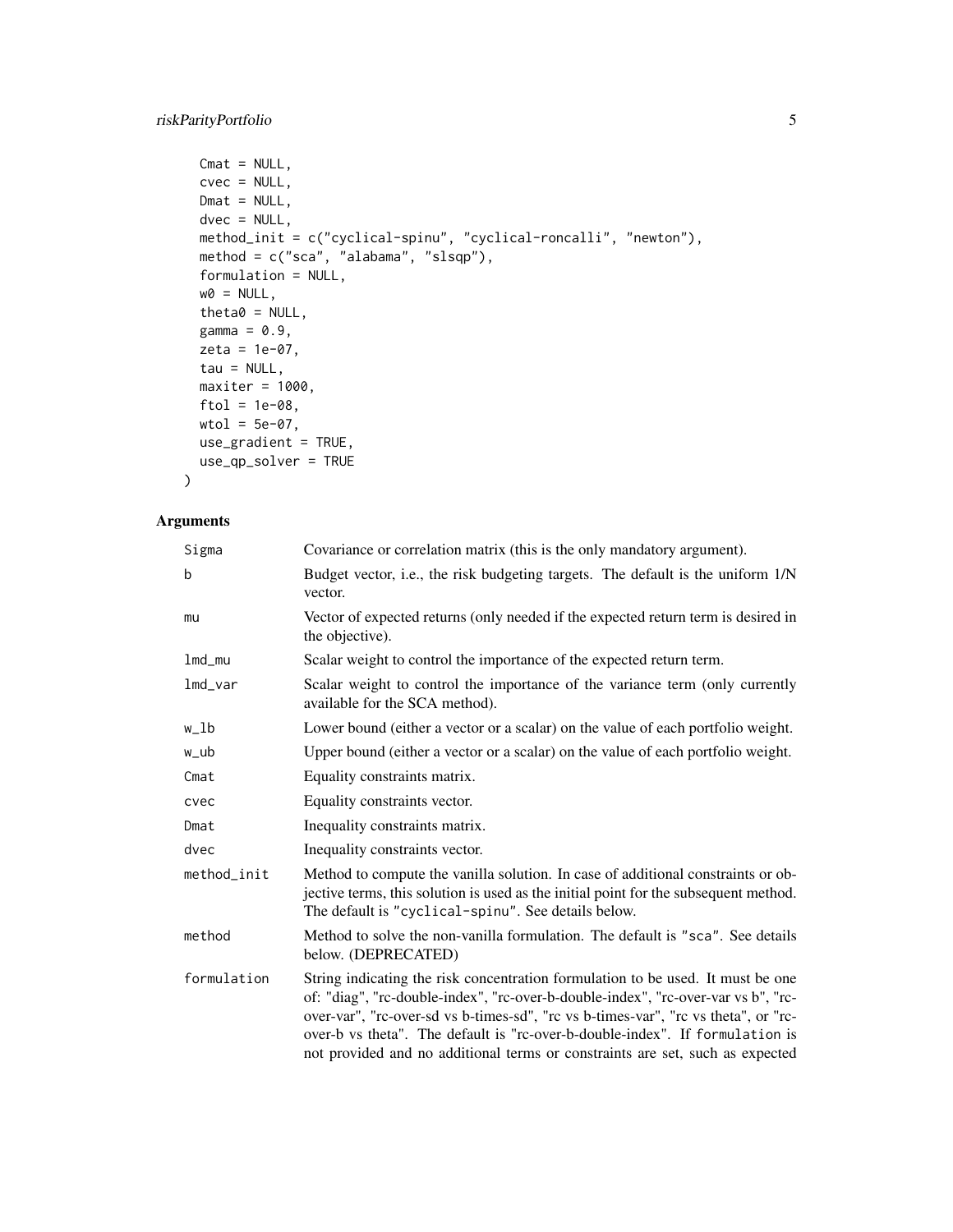|               | return or shortselling, then the vanilla risk parity portfolio will be returned. If<br>formulation is "diag" then the analytical solution of the risk parity optimization<br>for for a diagonal covariance matrix will be returned. See details below. |
|---------------|--------------------------------------------------------------------------------------------------------------------------------------------------------------------------------------------------------------------------------------------------------|
| w0            | Initial value for the portfolio weights. Default is a convex combination of the<br>risk parity portfolio, the (uncorrelated) minimum variance portfolio, and the<br>maximum return portfolio.                                                          |
| theta0        | Initial value for theta (in case formulation uses theta). If not provided, the opti-<br>mum solution for a fixed vector of portfolio weights will be used.                                                                                             |
| gamma         | Learning rate for the SCA method.                                                                                                                                                                                                                      |
| zeta          | Factor used to decrease the learning rate at each iteration for the SCA method.                                                                                                                                                                        |
| tau           | Regularization factor.                                                                                                                                                                                                                                 |
| maxiter       | Maximum number of iterations for the SCA loop.                                                                                                                                                                                                         |
| ftol          | Convergence tolerance on the objective function.                                                                                                                                                                                                       |
| wtol          | Convergence tolerance on the values of the portfolio weights.                                                                                                                                                                                          |
| use_gradient  | This parameter is meaningful only if method is either "alabama" or "slsqp". If<br>TRUE (default value), analytical gradients of the objective function will be used<br>(strongly recommended to achieve faster results).                               |
| use_qp_solver | Whether or not to use the general QP solver from quadprog to solve each itera-<br>tion of the SCA algorithm. Default is TRUE.                                                                                                                          |

#### Details

By default, the problem considered is the vanilla risk parity portfolio:  $w \ge 0$ , sum(w) = 1, with no expected return term, and no variance term. In this case, the problem formulation is convex and the optimal solution is guaranteed to be achieved with a perfect risk concentration, i.e.,  $R(w) = 0$ . By default, we use the formulation by Spinu (2013) (method\_init = "cyclical-spinu"), but the user can also select the formulation by Roncalli et al. (2013) (method\_init = "cyclical-roncalli").

In case of additional box constraints, expected return term, or variance term, then the problem is nonconvex and the global optimal solution cannot be guaranteed, just a local optimal. We use the efficient sucessive convex approximation (SCA) method proposed in Feng & Palomar (2015), where the user can choose among many different risk concentration terms (through the argument formulation), namely:

- formulation = "rc-double-index":  $sum_{i,j} (r_i r_j)^2$
- formulation = "rc-vs-theta":  $sum_{i}$  (r\_i -theta)^2
- formulation = "rc-over-var-vs-b":  $sum_{i}$  (r\_i/r -b\_i)^2
- formulation = "rc-over-b double-index":  $sum_{i,j} (r_i/b_i r_j/b_j)^2$
- formulation = "rc-vs-b-times-var":  $sum_{i}$  (r\_i -b\_i\*r)^2
- formulation = "rc-over-sd vs b-times-sd": sum\_{i} (r\_i/sqrt(r) -b\_i\*sqrt(r))^2
- formulation = "rc-over-b vs theta":  $sum_{i}$  (r\_i/b\_i -theta)^2
- formulation = "rc-over-var":  $sum_{i}$  (r\_i/r)^2

where  $r_i = w_i * (Sigma* * w_i)$  is the risk contribution and  $r = t(w) * * Sigma* * w$  is the overall risk (i.e., variance).

For more details, please check the vignette.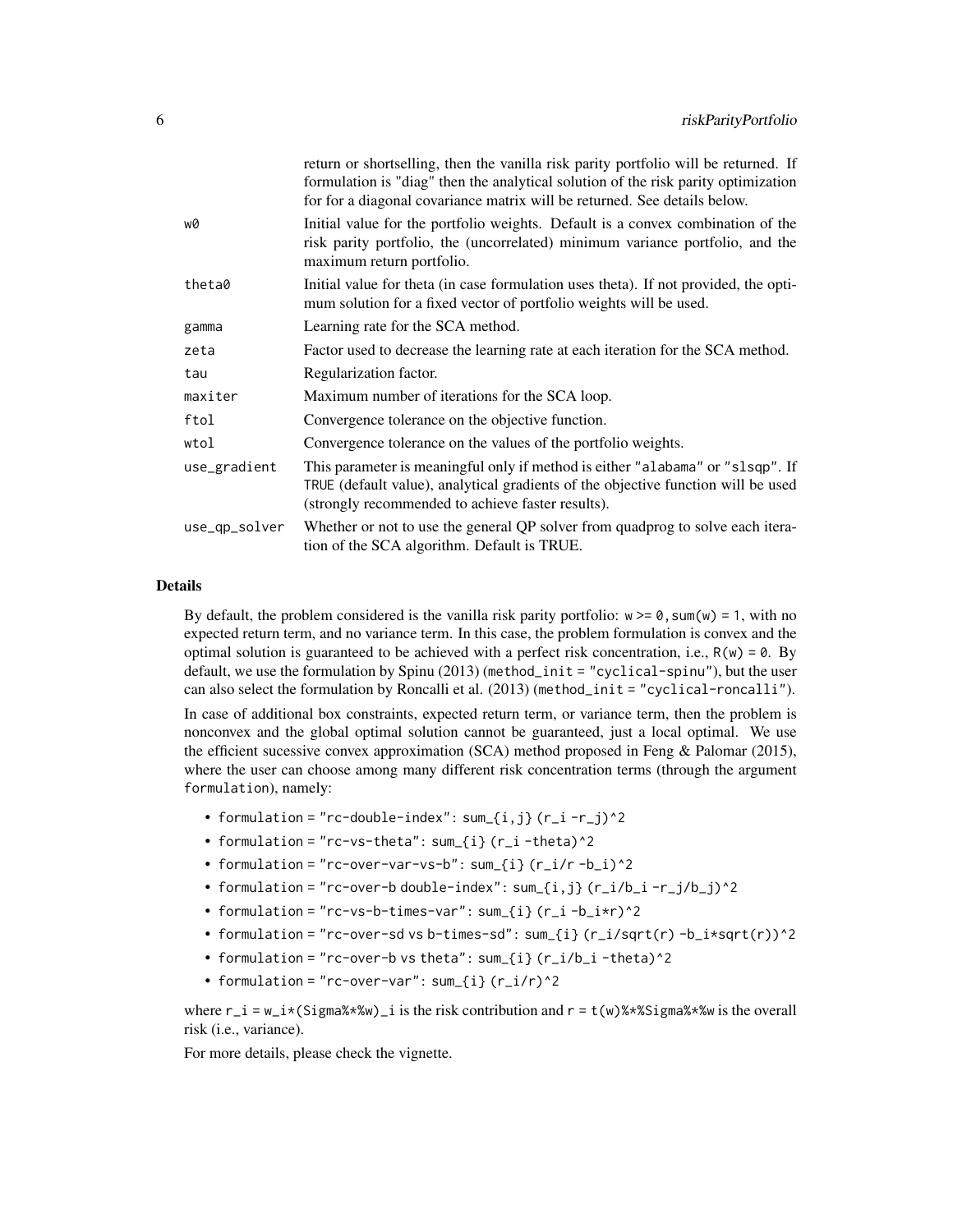#### Value

A list containing possibly the following elements:

| Optimal portfolio vector.<br>W                                                        |                                                                                                     |  |  |  |  |  |
|---------------------------------------------------------------------------------------|-----------------------------------------------------------------------------------------------------|--|--|--|--|--|
| relative_risk_contribution                                                            |                                                                                                     |  |  |  |  |  |
|                                                                                       | The relative risk contribution of every asset.                                                      |  |  |  |  |  |
| theta<br>Optimal value for theta (in case that it is part of the chosen formulation.) |                                                                                                     |  |  |  |  |  |
| Sequence of values of the objective function at each iteration.<br>obj_fun            |                                                                                                     |  |  |  |  |  |
| risk concentration                                                                    |                                                                                                     |  |  |  |  |  |
|                                                                                       | Risk concentration term of the portfolio $R(w)$ .                                                   |  |  |  |  |  |
| mean_return                                                                           | Expected return term of the portoflio $t(w)$ %*%mu, if the term is included in the<br>optimization. |  |  |  |  |  |
| variance                                                                              | Variance term of the portfolio $t(w)$ %*%Sigma%*%, if the term is included in the<br>optimization.  |  |  |  |  |  |
| elapsed_time                                                                          | Elapsed time recorded at every iteration.                                                           |  |  |  |  |  |
| convergence                                                                           | Boolean flag to indicate whether or not the optimization converged.                                 |  |  |  |  |  |
| is feasible                                                                           | Boolean flag to indicate whether or not the computed portfolio respects the linear<br>constraints.  |  |  |  |  |  |

#### Author(s)

Ze Vinicius and Daniel P. Palomar

#### References

Y. Feng, and D. P. Palomar (2015). SCRIP: Successive Convex Optimization Methods for Risk Parity Portfolio Design. *IEEE Trans. on Signal Processing*, vol. 63, no. 19, pp. 5285-5300. <https://doi.org/10.1109/TSP.2015.2452219>

F. Spinu (2013). An Algorithm for Computing Risk Parity Weights. <https://dx.doi.org/10.2139/ssrn.2297383>

T. Griveau-Billion, J. Richard, and T. Roncalli (2013). A fast algorithm for computing Highdimensional risk parity portfolios. <https://arxiv.org/pdf/1311.4057.pdf>

#### Examples

```
library(riskParityPortfolio)
```

```
# create covariance matrix
N < -5V \leq - matrix(rnorm(N^2), ncol = N)
Sigma \leftarrow cov(V)# risk parity portfolio
res <- riskParityPortfolio(Sigma)
names(res)
#> [1] "w" "risk_contribution"
```
res\$w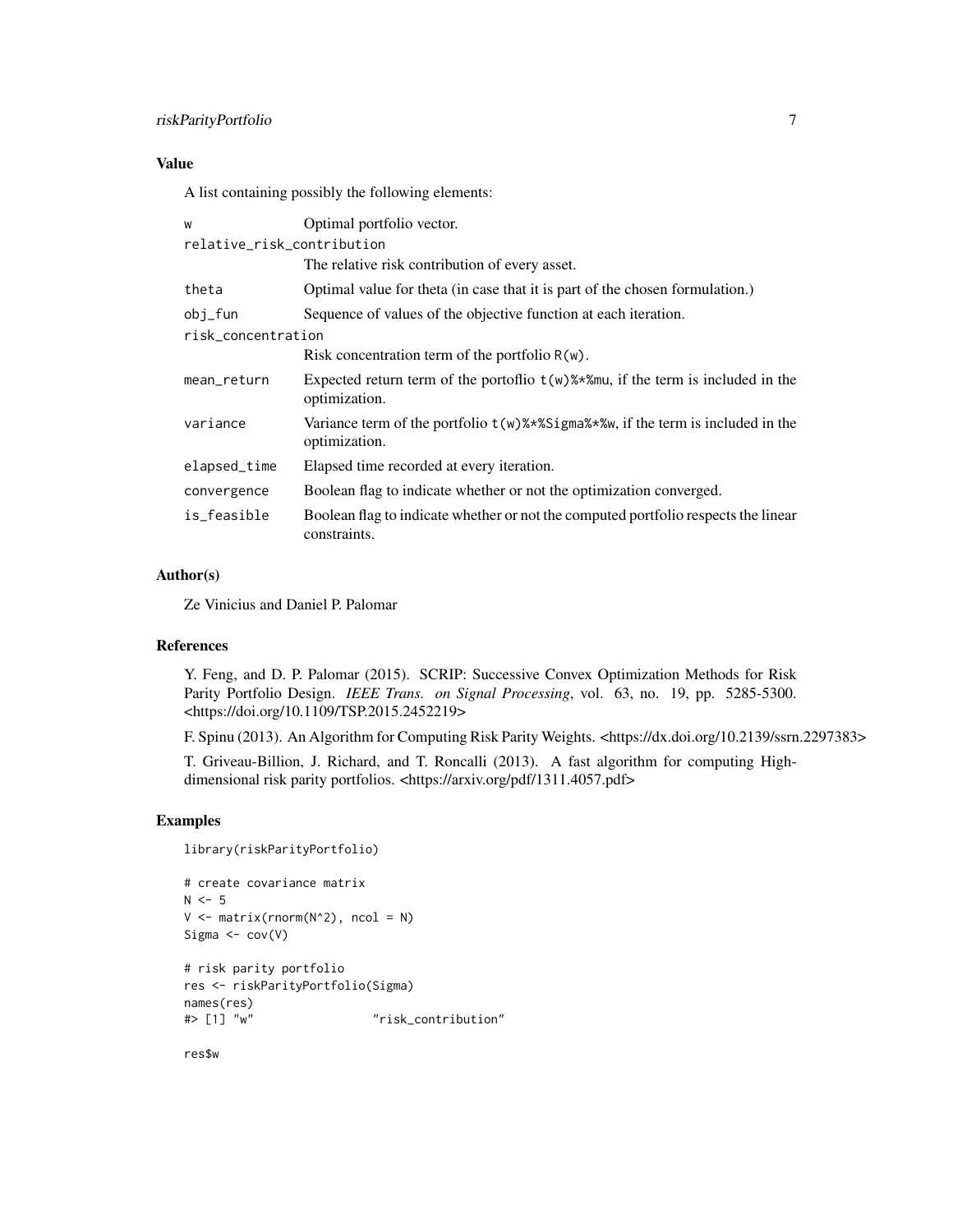#> [1] 0.04142886 0.38873465 0.34916787 0.09124019 0.12942842

res\$relative\_risk\_contribution #> [1] 0.2 0.2 0.2 0.2 0.2

# risk budggeting portfolio res <- riskParityPortfolio(Sigma, b = c(0.4, 0.4, 0.1, 0.05, 0.05)) res\$relative\_risk\_contribution #> [1] 0.40 0.40 0.10 0.05 0.05